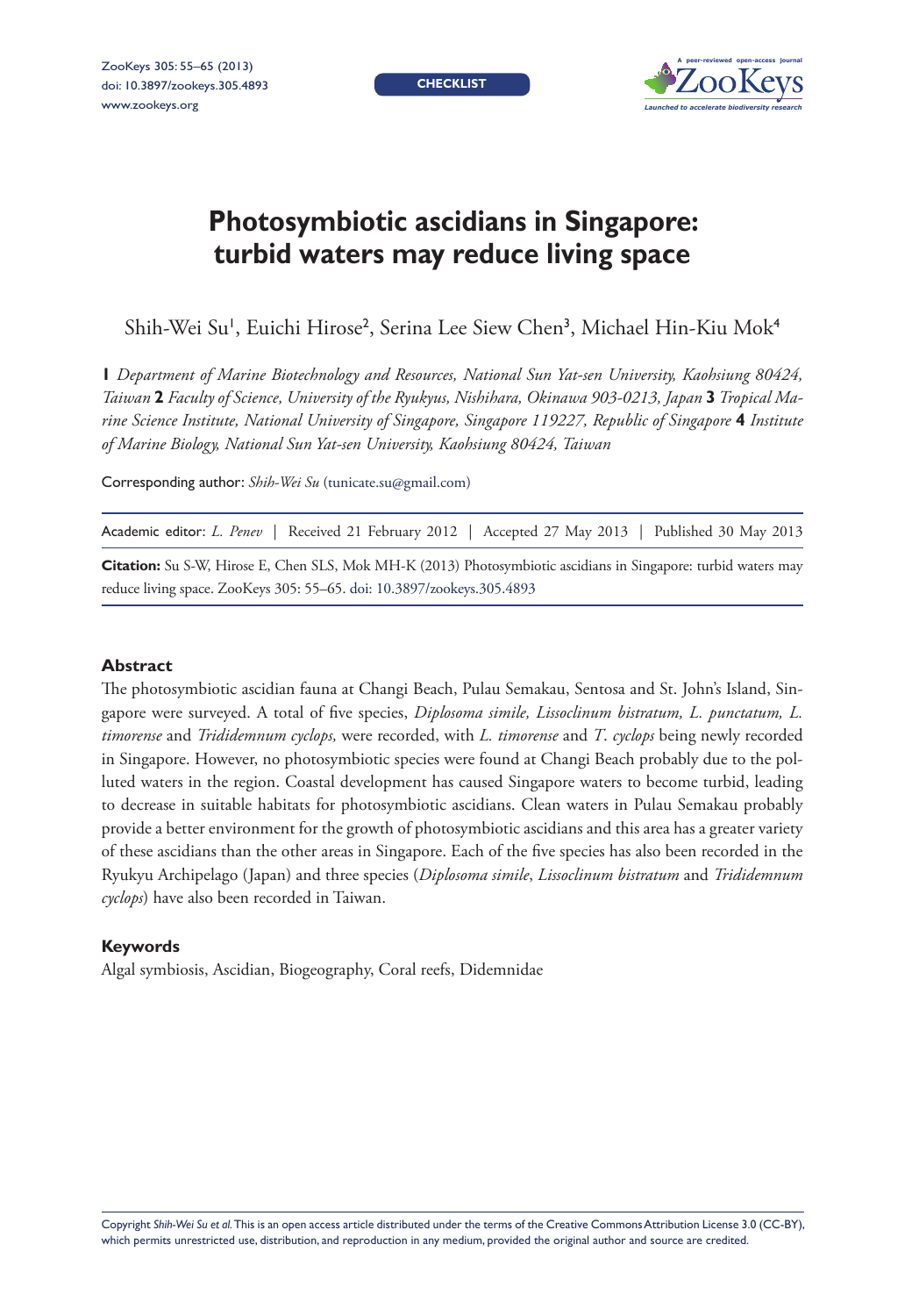## **Introduction**

Photosymbioses have been known in some colonial ascidians of the family Didemnidae in tropical and subtropical waters. Photosymbionts such as *Prochloron* and *Synechocystis* are cyanobacteria (see Parry and Kott 1988; Lewin and Cheng 1989; Hirose et al. 2009b). About 30 species in four didemnid genera were described as host species (Kott 2001). Most of these ascidian hosts always harbor particular cyanobacterial species (i.e., obligate symbiosis), whereas some hosts occasionally harbor the photosymbionts (i.e., facultative symbiosis). Recent taxonomic studies described seven photosymbiotic ascidians from the Ryukyu Archipelago of Japan as new species (Oka et al. 2005; Hirose and Oka 2008; Hirose and Hirose 2009, 2011; Hirose et al. 2009a).

The biogeographic survey of photosymbiotic didemnids in Ryukyus has recorded the current distribution range for each species. To date, at least 20 photosymbiotic species are known to be distributed in Japan, mainly in the Ryukyu Archipelago (Hirose in press, and references therein). The number of species gradually decrease northward in the Ryukyu Archipelago, which ranges from around 24°N to 31°N. Nineteen species have been recorded from the Yaeyama Islands (the southernmost island group: at ca. 24°N), whereas only four species were recorded from Yakushima and Tanegashima (the northernmost islands: at ca. 30°-31°N). Taiwan (21°-25°N) is positioned close to the southernmost island group of the Ryukyu Archipelago (i.e., the Yaeyama Islands), and 10 species in total were recorded from Kenting (southern Taiwan) and Lyudao (off the southeast coast of Taiwan), but no photosymbiotic species were found in Keelung (located in northern Taiwan), probably due to the cold surface water in winter (ca. 16°C) in that region (Hirose and Nozawa 2011; Hirose and Su 2011).

Singapore is positioned at the equator and there are only a few reports on the ascidian fauna in Singapore waters (e.g., Berrill 1950; Millar 1975, 1988). Regarding photosymbiotic ascidians from Singapore, Kott (1982) listed three species, namely *Lissoclinum bistratum, L. punctatum,* and *Diplosoma simile*. Moreover, occurrence of some other photosymbiotic ascidians was reported as "green gum drops ascidians" awaiting identification (Wild Singapore Homepage, [http://www.wildsingapore.](http://www.wildsingapore.com/wildfacts/ascidiacea/greengumdrop.htm) [com/wildfacts/ascidiacea/greengumdrop.htm\)](http://www.wildsingapore.com/wildfacts/ascidiacea/greengumdrop.htm). In view of the numbers of species recorded in Japan and Taiwan, more photosymbiotic species were expected to be found in Singapore.

During 2009-2011, we surveyed the photosymbiotic ascidians at Changi Beach, Pulau Semakau, Sentosa and St. John's Island, Singapore in collaboration with the Tropical Marine Science Institute, National University of Singapore. Herein, five photosymbiotic didemnid species were reported as additions to the marine benthic fauna of Singapore.

#### **Material and methods**

Ascidian colonies were collected by snorkeling in the shallow subtidal zone. Samples were photographed *in situ* before being collected. Collection sites were as follows: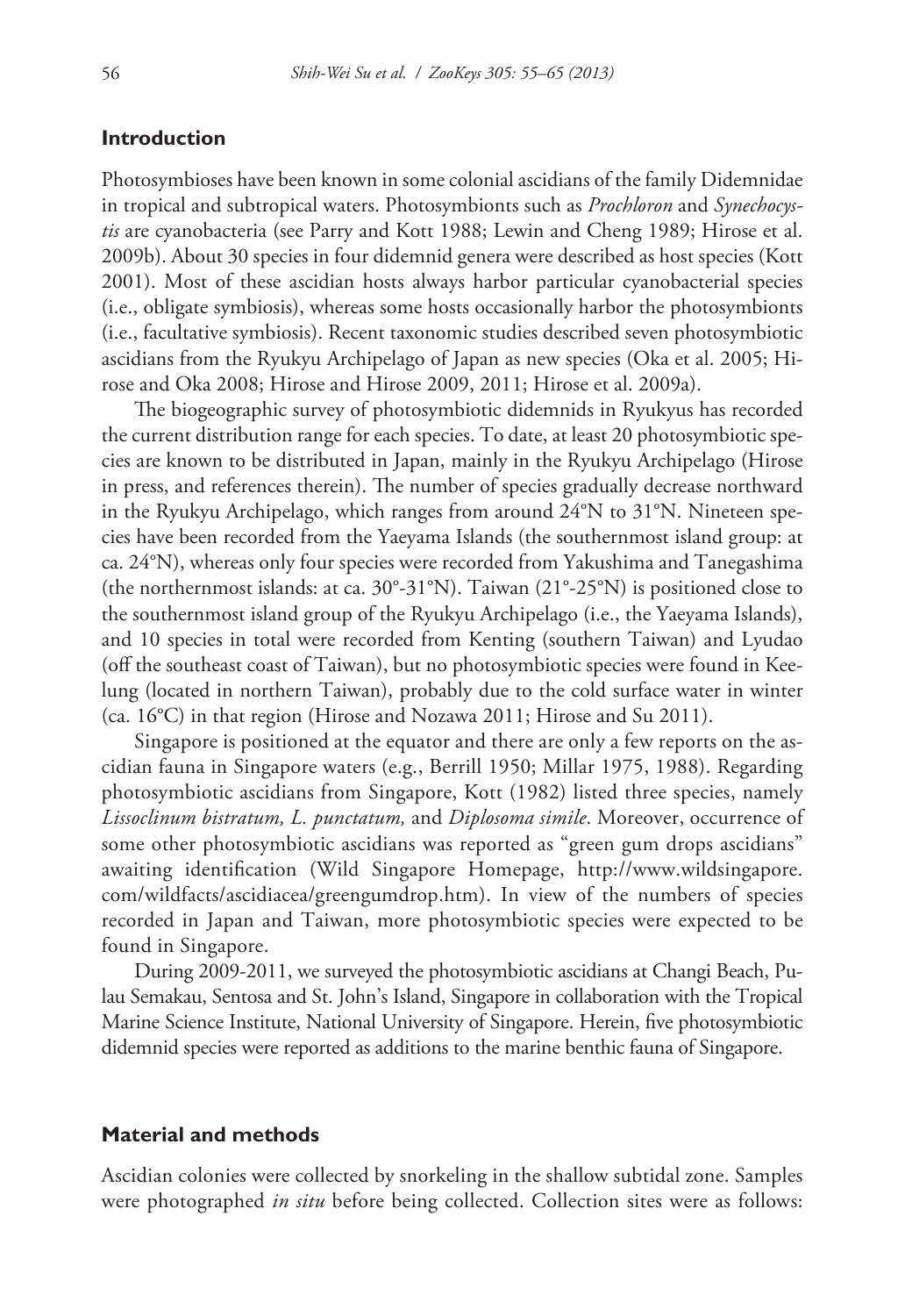

**Figure 1.** Collection sites of photosymbiotic ascidians in Singapore. **A** Pulau Semakau **B** Sentosa **C** St. John's Island and **D** Changi Beach.

Changi Beach, Pulau Semakau, Sentosa, and St. John's Island (Fig. 1). The habitats consisted of sand beach, seagrass meadow, coral rubble, sheltered beach and coral reefs. The Changi Beach is a beach park located at the northeastern of Singapore. The park is approximately 3.3 km long with stretches of sandy beaches and a lot of seagrass. Pulau Semakau is located at the south of the main island of Singapore. There is a vast seagrass meadow and a wide zone of coral rubble with various marine lives and an enormous area rich in wildlife. Sentosa is a popular island resort in Singapore that includes a 2 km long sheltered beach. St. John's Island is one of the Southern Islands in Singapore. The hilly island is transformed into a tranquil getaway. Coral reefs and seagrass bed scatter in the zone. Specimens were anesthetized with menthol and 0.37 M  $MgCl<sub>2</sub>$  for approximately 2 h, and then fixed with 10% formalin-seawater. The fixed colonies were dissected under a binocular stereomicroscope and a compound microscope equipped with differential interference contrast optics. In some photomicrographs, several images were combined to increase the depth of field using the post-processing image software Helicon Focus Pro 4.2.2 (Helicon Soft, Ltd., Kharkov, Ukraine). Taxa were mainly identified following Kott (2001), Monniot and Monniot (2001), and Hirose and Su (2011). All of the specimens examined were deposited in the Raffles Museum of Biodiversity Research, Singapore (RMBR) or some of those were deposited in the National Museum of Natural Science, Taiwan (NMNS).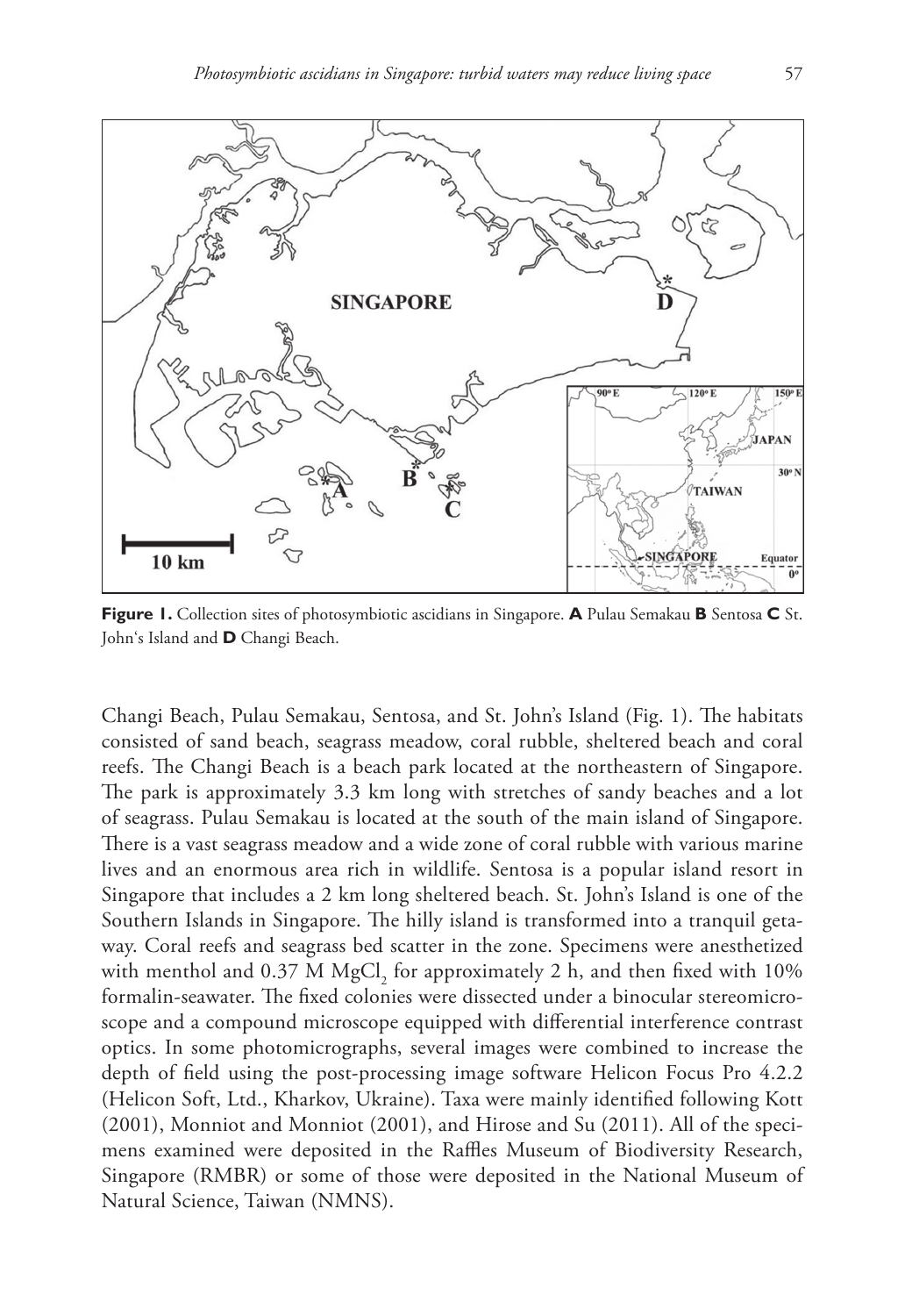## **Results**

The present report describes the occurrence of didemnid ascidians harboring prokaryotic algae from Pulau Semakau, Sentosa and St. John's Island, Singapore. In total, five species were collected, two of which were new records for Singapore. Their occurrences at each site and dates are listed in Table 1. No photosymbiotic species were found at Changi Beach.

## *Trididemnum cyclops* **Michaelsen, 1921**

*Trididemnum symbioticum* (Peres, 1962)

**Specimens examined.** ZRC-TUN-0012 (St. John's Island, subtidal at depth 0.5 m).

Colonies are oval or irregularly shaped cushions of 2-6 mm on the long axis (Fig. 2A). Each zooid has a black dot, due to a pigment mass at the top of the endostyle (Fig. 2B). Berry-like spicules are distributed in the colonial margin and basal tunic, while they are rarely found in the surface tunic. Spicules are up to 40 mm in diameter (Fig. 2C). The biased distribution of the spicules allows the symbionts to receive sunlight for photosynthesis.

#### *Diplosoma simile* **(Sluiter, 1909)**

*Diplosoma midori* (Tokioka, 1954) *Leptoclinum midori* Tokioka, 1954 *Leptoclinum simile* Sluiter, 1909

**Specimens examined.** NMNS-7027-001, NMNS-7027-002, ZRC-TUN-0001 and ZRC-TUN-0015 (Pulau Semakau, subtidal at depth 0.5 m), ZRC-TUN-0011 (St. John's Island, subtidal at depth 0.5 m), ZRC-TUN-0009 (Sentosa, subtidal at depth 0.5 m)

Colonies are irregularly shaped sheets about 2 mm thick without spicules (Fig. 2D). They are entirely green due to the *Prochloron* cells in the common cloacal

| Location              | Changi Beach    | Pulau Semakau                                           | St. John's Island |  | <b>Sentosa</b> |
|-----------------------|-----------------|---------------------------------------------------------|-------------------|--|----------------|
| Date                  | <b>2011 Nov</b> | 2009 Dec 2010 May 2011 Nov 2010 May 2011 Nov 2010 April |                   |  |                |
| Trididemnum cyclops   |                 |                                                         |                   |  |                |
| Diplosoma simile      |                 |                                                         |                   |  |                |
| Lissoclinum bistratum |                 |                                                         |                   |  |                |
| Lissoclinum punctatum |                 |                                                         |                   |  |                |
| Lissoclinum timorense |                 |                                                         |                   |  |                |

**Table 1.** Distribution records of photosymbiotic didemnid ascidians in Singapore.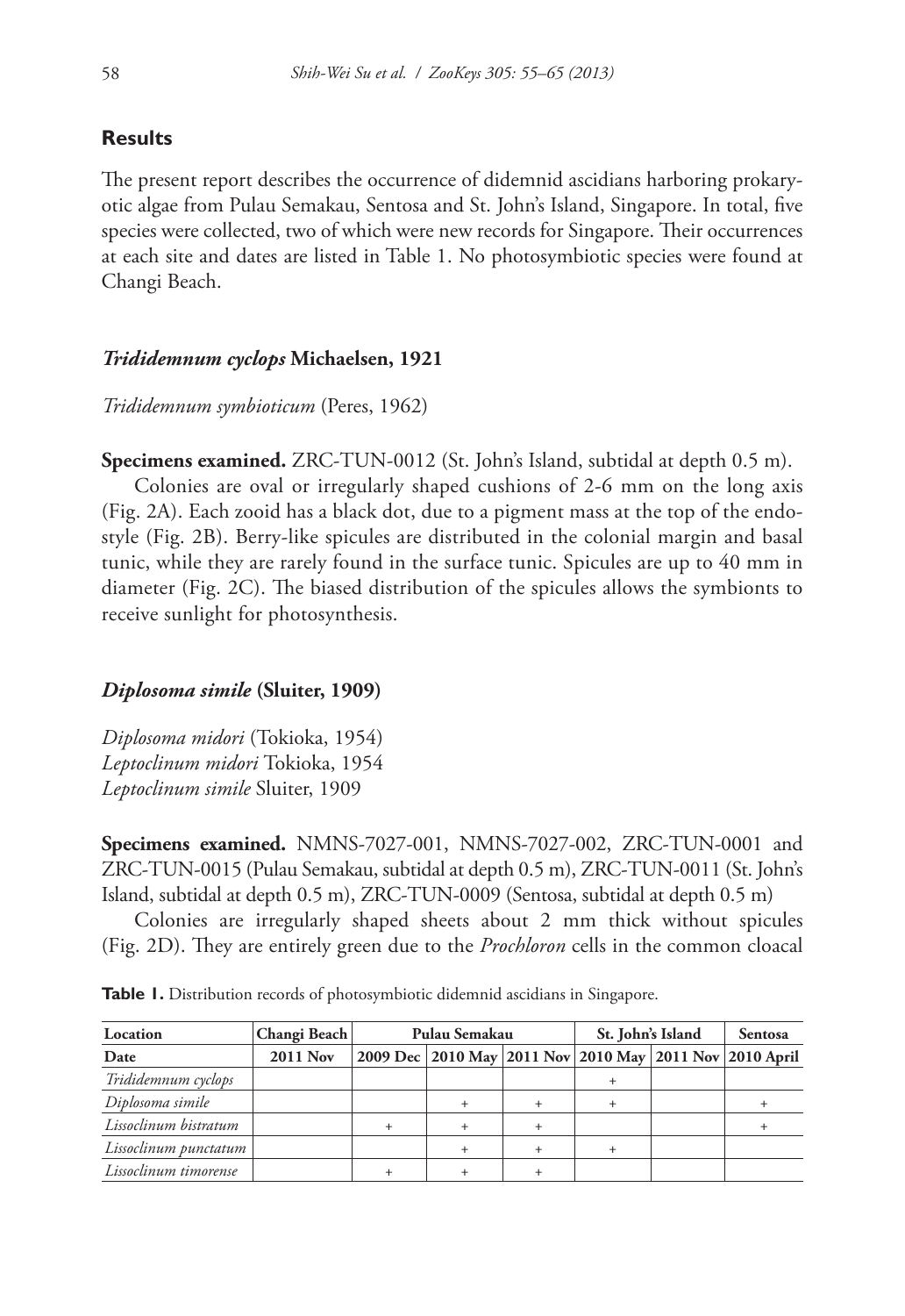cavities. The thorax has four stigmatal rows: there are six stigmata in the first (top), second, and third row and five stigmata in the fourth row (bottom). The retractor muscle emerges from the bottom of the thorax (Fig. 2E). Testis and/or egg are found in some zooids, and vas deferens is uncoiled. Kott (1982) reported this species from Singapore. This is one of the most common species in the didemnid-*Prochloron* obligate symbioses in the tropical Pacific, and it has also been recently found in Caribbean Panama (Hirose et al., 2012).

#### *Lissoclinum bistratum* **(Sluiter, 1905)**

*Didemnum bistratum* Sluiter, 1905 *Didemnum gottschaldti* Tokioka, 1950 *Didemnum pulvinum* Tokioka, 1954 *Leptoclinum bistratum* (Sluiter, 1905) *Lissoclinum pulvinum* (Tokioka, 1954)

**Specimens examined.** NMNS-7027-003, NMNS-7027-004, ZRC-TUN-0002, ZRC.TUN.0004, ZRC-TUN-0007, ZRC-TUN-0008 and ZRC-TUN-0014 (Pulau Semakau, subtidal at depth 0.5 m), ZRC-TUN-0010 (Sentosa, subtidal at depth 0.5 m).

Colonies are oval cushions of 4 mm on the long axis (Fig. 2F). The photosymbiont *Prochloron* gives the colonies a green color*,* while the colonial margin and bottom are white due to dense aggregations of globular spicules in the tunic (Fig. 2G). The thorax has four stigmatal rows. It is difficult to count accurately the number of stigmata owing to the distortion of thoraxes caused by the shrinkage of zooids upon fixation. There are about seven stigmata in each row. Some zooids have a testis with an uncoiled vas deferens (Fig. 2H). Kott (1982) reported this species from Singapore.

#### *Lissoclinum punctatum* **Kott, 1977**

**Specimens examined.** NMNS-7027-007, ZRC-TUN-0005 and ZRC-TUN-0016 (Pulau Semakau, subtidal at depth 0.5 m), ZRC-TUN-0013 (St. John's Island, subtidal at depth 0.5 m)

Colonies are irregularly shaped sheets about 2 mm thick (Fig. 2I). Globular spicules aggregate around each zooid, which is enclosed in a capsule of white spicules (Fig. 2J). Many *Prochloron* cells are distributed in both cloacal cavities and tunic cells (tunic phycocytes) (Fig. 2K; also see Hirose et al. 1996). We could not examine the zooids in further detail because of the shrinkage of the specimens. Kott (1982) reported this species from Singapore.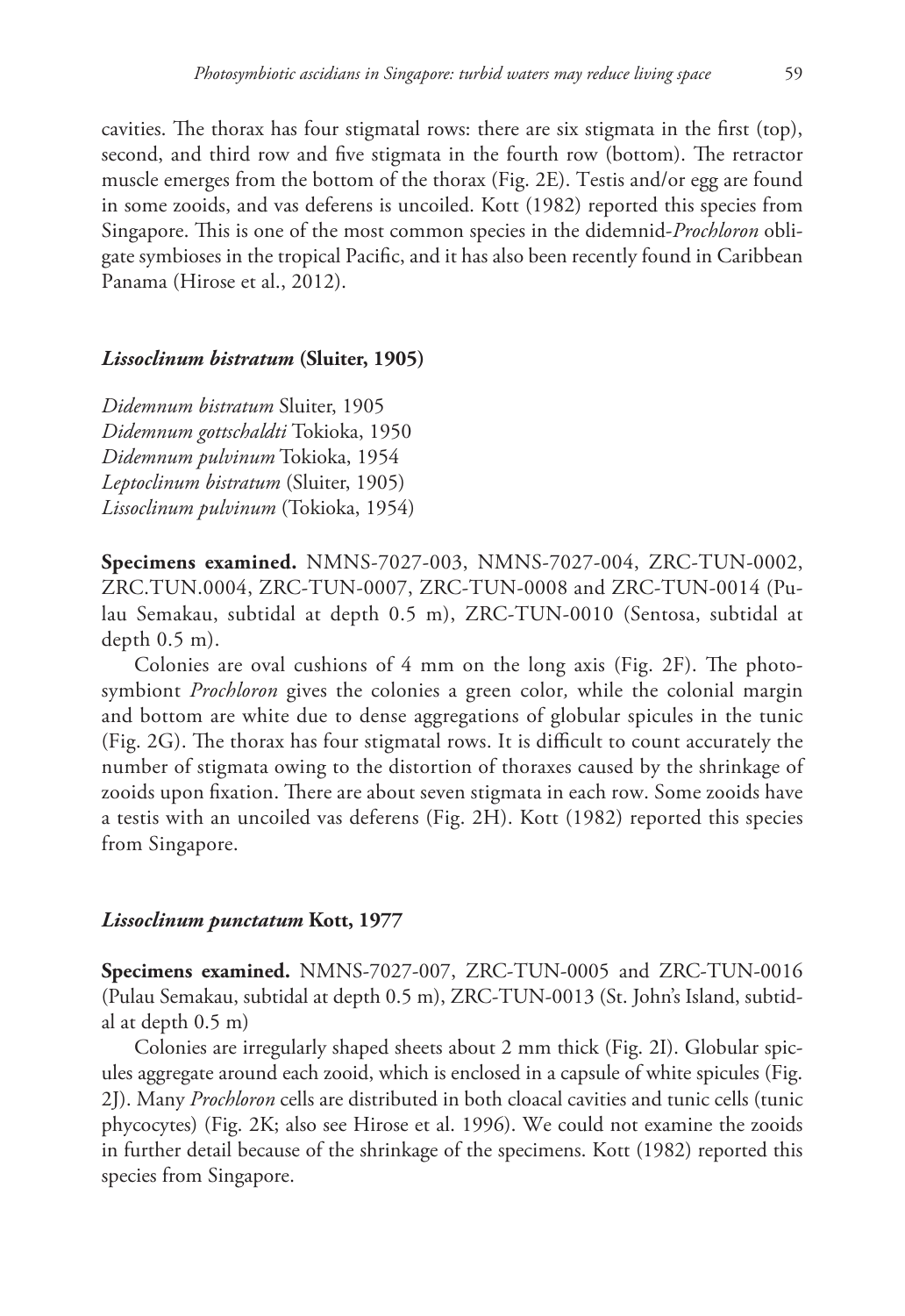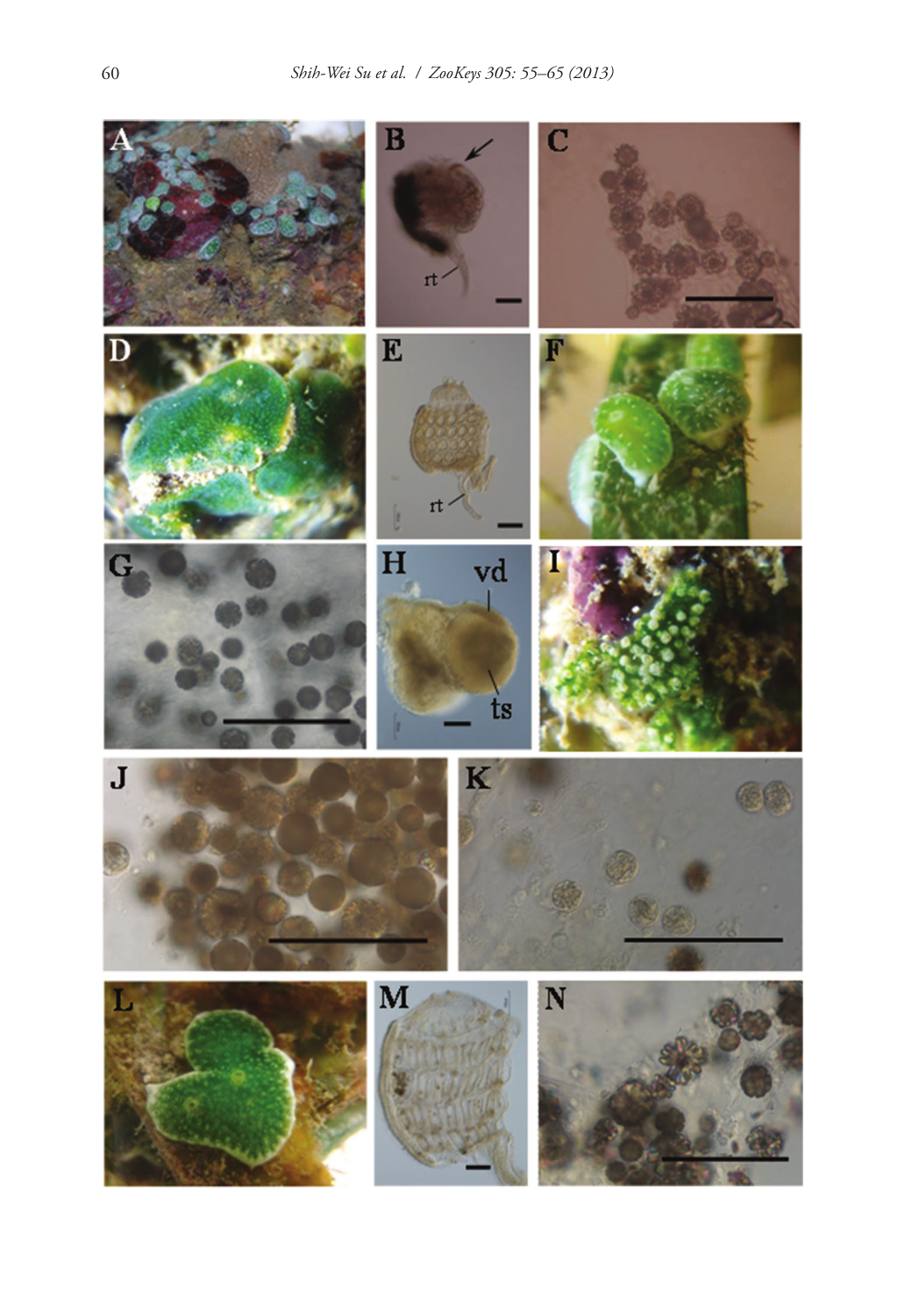*Didemnum timorensis* Sluiter, 1909 *Didemnum voeltzkowi* Michaelsen, 1920 *Lissoclinum timorensis* (Sluiter, 1909) *Lissoclinum voeltzkowi* (Michaelsen, 1920)

**Specimens examined.** NMNS-7027-005, NMNS-7027-006, ZRC-TUN-0003, ZRC-TUN-0006 and ZRC-TUN-0017 (Pulau Semakau, subtidal at depth 0.5 m)

Colonies are irregularly shaped sheets about 2–5 mm thick (Fig. 2L). The colonies are green due to *Prochloron* cells distributed in the common cloacal cavities, while the colonial margin and bottom are white due to the dense distribution of stellate and globular spicules. In the five zooids we examined, the thorax had four stigmatal rows: there were seven stigmata in the first row (top), eight in the second row, seven in the third row, and five or six in the fourth row (bottom) (Fig. 2M). Gonads are not found in the present specimens. There are globular spicules in the tunic (Fig. 2N). The presence of stellate spicules easily distinguishes the present species from *L. bistratum*, which lacks these spicules. However, Monniot & Monniot (2001) proposed to regard *L. timorense* as a junior synonym of *L. bistratum*, because the two species differ only in the shape of spicules and there are no distinctive features in the zooids and larvae. The phylogenetic trees established using the partial sequences of cytochrome oxidase subunit I gene did not discriminate the two species, which are distinguished only by the spicule shapes (Hirose et al., 2010).

### **Discussion**

Five photosymbiotic ascidians were recorded in the present survey, including three species previously observed by Kott (1982) and two new records in Singapore. There were

**Figure 2.** Photosymbiotic ascidians collected. **A** *Trididemnum cyclops***,** St. John's Island, Singapore (Depth = 0.5 m). Colonies are 2–6 mm on the long axis **B** Thorax of *Trididemnum cyclops***.** Arrows indicate the endostylar pigment cap. Scale bar = 100 mm. **C** Tunic spicules in the tunic of *Trididemnum cyclops***.** Scale bar = 100 mm **D** *Diplosoma simile*, Pulau Semakau, Singapore (Depth = 0.5 m). Colonies are approximately 15 mm in diameter **E** Thorax of *Diplosoma simile* (left view). Scale bar = 100 mm **F** *Lissoclinum bistratum*, Pulau Semakau, Singapore (Depth = 0.5 m). Colonies are approximately 5 mm in diameter **G** Tunic spicules in the tunic of *Lissoclinum bistratum.* Scale bar = 100 mm **H** A testis with an uncoiled vas deferens of *Lissoclinum bistratum*. Scale bar = 100 mm **I** *Lissoclinum punctatum*, Pulau Semakau, Singapore (Depth = 0.5 m). Colonies are approximately 10 mm in diameter **J** Tunic spicules in the tunic of *Lissoclinum punctatum.* Scale bar = 100 mm **K** Tunic phycocytes of *Lissoclinum punctatum*. Scale bar = 100 mm **L** *Lissoclinum timorense,* Pulau Semakau, Singapore (Depth = 0.5 m). Colonies are approximately 10 mm in diameter **M** Thorax of *Lissoclinum timorense* (left view) **N** Tunic spicules in the tunic of *Lissoclinum timorense.* Scale bar = 100 mm. rt, retractor muscle; ts, testis; vd, vas deferens.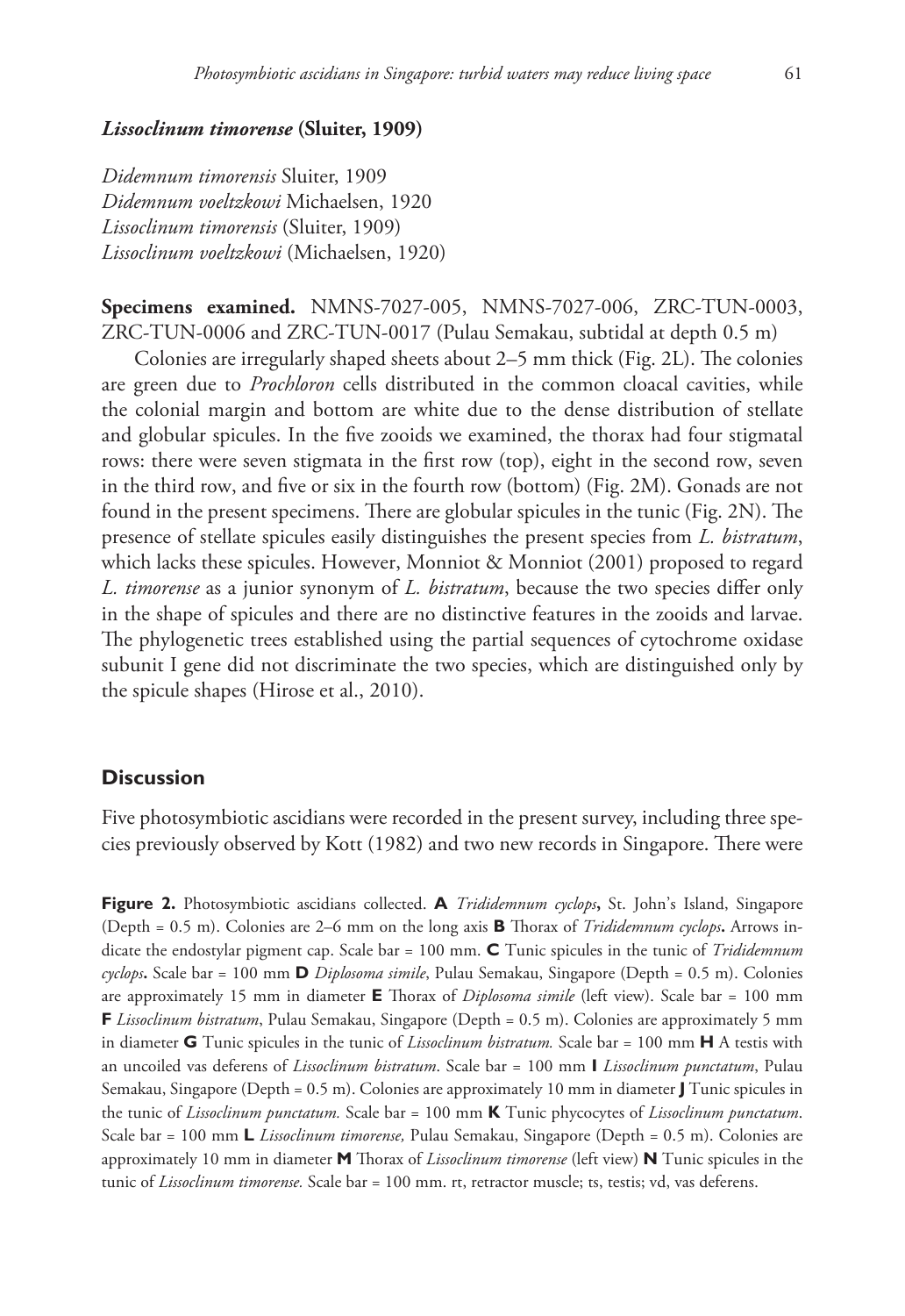four species in Pulau Semakau, three species on St. John's Island and two species in Sentosa, but no photosymbiotic species were found at Changi Beach. The five species listed here might be far from the entire coverage of the photosymbiotic ascidian fauna in Singapore, because the present survey was conducted over a very short period of time and at only four sites. It is expected that more species still remain to be recorded.

Once, there were over 60 offshore islands and patch reefs around Singapore, most of which were situated south of mainland Singapore. However, since the mid 1970s, Singapore has been undergoing coastal reclamation. As its population grows until more than four million, the Singapore government faces problem in providing ample land. Some of offshore islands in Singapore have been deformed or enlarged by some coastal reclamation projects. Many of the coral reef organisms were smothered by reclamation, while others were severely affected by the resulting increase in water turbidity. The high turbidity of waters restricts light penetration, and determines the maximum distribution depth for corals and photosymbiotic ascidians. Visibility has been reduced from 10 m in the 1960s to 2 m or less to date (*Coral Reefs of Singapore*, [http://coralreef.](http://coralreef.nus.edu.sg/) [nus.edu.sg/\)](http://coralreef.nus.edu.sg/). As a result, up to 60% of the live coral cover has been lost in Singapore since 1986 (Chou 2006). We had recorded three species (*Trididemnum cyclops*, *Diplosoma simile* and *Lissoclinum punctatum*) at St. John's Island in May 2010, but since then we were unable to find any photosymbiotic ascidians at the island. There were also two species of photosymbiotic ascidians, *Diplosoma simile* and *Lissoclinum bistratum,* in Sentosa. Interestingly, no photosymbiotic species were found at Changi Beach in the present survey, although its latitude is comparable with that of Pulau Semakau. Although these results do not conclusively demonstrate the absence of photosymbiotic ascidians at Changi Beach, photosymbiotic species must be rare there.

The coastal environment of Singapore is limited and currently severely affected by coastal development and the port industry, which is one of the biggest economic businesses in the country. Harbor limits occupy most of the territorial waters, and reclamation has transformed considerably almost the entire southern and northeastern coasts of the main island (Chou and Goh 1998). Most of the coastal waters are filled with suspended particles that block photosynthetic activities of marine organisms. When these particles sink, they settle over sessile organisms, such as photosymbiotic ascidians, and adversely affect their metabolism and growth (Dionisio-Sese et al. 2001). In 1999, when the last remaining landfill on Singapore's mainland was exhausted, the Semakau Landfill was created by enclosing Pulau Semakau and a small adjacent island (Pulau Sakeng) with a rock bund. However, the original Pulau Semakau, which was not affected by the landfill construction, has an enormous intertidal area rich in amazing wildlife. There is a wide zone of coral rubble with various marine lives, leading to the coral reefs that line the edge of the island. Clean waters in Pulau Semakau provide a better environment for the growth of photosymbiotic ascidians that are able to perform both photosynthesis and suspension feeding. In Pulau Semakau, we recorded four species of photosymbiotic ascidians, namely, *Diplosoma simile*, *L*. *bistratum*, *L*. *punctatum* and *L*. *timorense* and it is the area in Singapore with the greatest variety of photosymbiotic ascidians.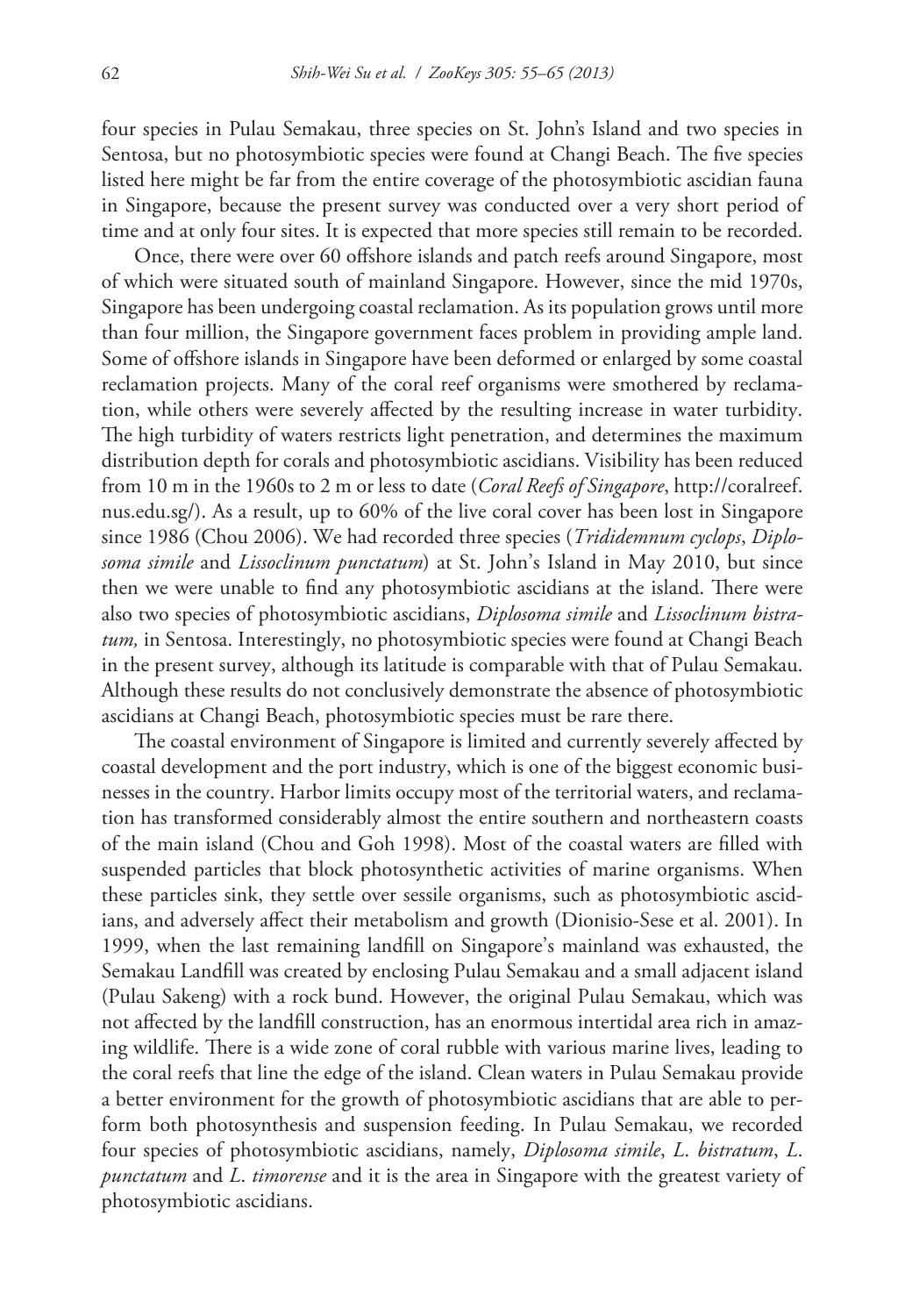| Location                 | Japan     | Taiwan    | Singapore |
|--------------------------|-----------|-----------|-----------|
| Didemnum molle           | $^{+}$    | $\ddot{}$ |           |
| Diplosoma aggregatum     | $^{+}$    | $\ddot{}$ |           |
| Diplosoma gumavirens     | $^{+}$    | $^{+}$    |           |
| Diplosoma ooru           | $^{+}$    | $\ddot{}$ |           |
| Diplosoma simile         | $\ddot{}$ | $\ddot{}$ | $\ddot{}$ |
| Diplosoma simileguwa     | $^{+}$    | $\ddot{}$ |           |
| Diplosoma variostigmatum | $^{+}$    |           |           |
| Diplosoma virens         | $^{+}$    | $+$       |           |
| Diplosoma watanabei      | $^{+}$    |           |           |
| Lissoclinum bistratum    | $^{+}$    | $\ddot{}$ | $^{+}$    |
| Lissoclinum midui        | $\ddot{}$ |           |           |
| Lissoclinum patella      | $^{+}$    |           |           |
| Lissoclinum punctatum    | $^{+}$    |           | $\ddot{}$ |
| Lissoclinum timorense    | $^{+}$    |           | $^{+}$    |
| Lissoclinum triangulum   | $^{+}$    |           |           |
| Trididemnum clinides     | $\ddot{}$ | $^{+}$    |           |
| Trididemnum cyclops      | $^{+}$    | $^{+}$    | $^{+}$    |
| Trididemnum miniatum     | $\ddot{}$ |           |           |
| Trididemnum nubilum      | $^{+}$    |           |           |

**Table 2.** Distribution records of photosymbiotic didemnid ascidians in Japan, Taiwan and Singapore.

(Hirose and Nozawa 2011; Hirose and Su 2011; Hirose in press, and references therein)

More than 20 photosymbiotic species are known to be distributed in Japan, mainly in the Ryukyu Archipelago (Hirose in press, and references therein) and 10 species in total were recorded in Taiwan (Hirose and Nozawa 2011, Hirose and Su 2011) (Table 2). Only five species were recorded in Singapore, and each of them had also been recorded in Japan. Among them, *Diposoma simile*, *Lissoclinum bistratum* and *Trididemnum cyclops* were also recorded in Taiwan. The climate of Singapore is typically wet equatorial, with high temperature and high annual precipitation. The average sea surface temperature is about 29°C. The optimum temperature for *Prochloro*n is 35° to 40°C, as the temperature range for proper photosynthesis is between 20°C and 45°C (Dionisio-Sese et al. 2001). Alberte et al. (1986) also showed that photosynthesis of *Prochloron* was fairly sensitive to temperature; the photosynthetic activity at 25°C is only half of that at 30°C, and it falls almost to 0 at 20°C. This sensitivity of *Prochloron* to low temperature may be a prime factor limiting the distribution of this species to tropical waters.

#### **Acknowledgments**

The authors are indebted to Dr. Tan Koh Siang, Head of Marine Biology and Ecology Group, Tropical Marine Science Institute, National University of Singapore, and Dr.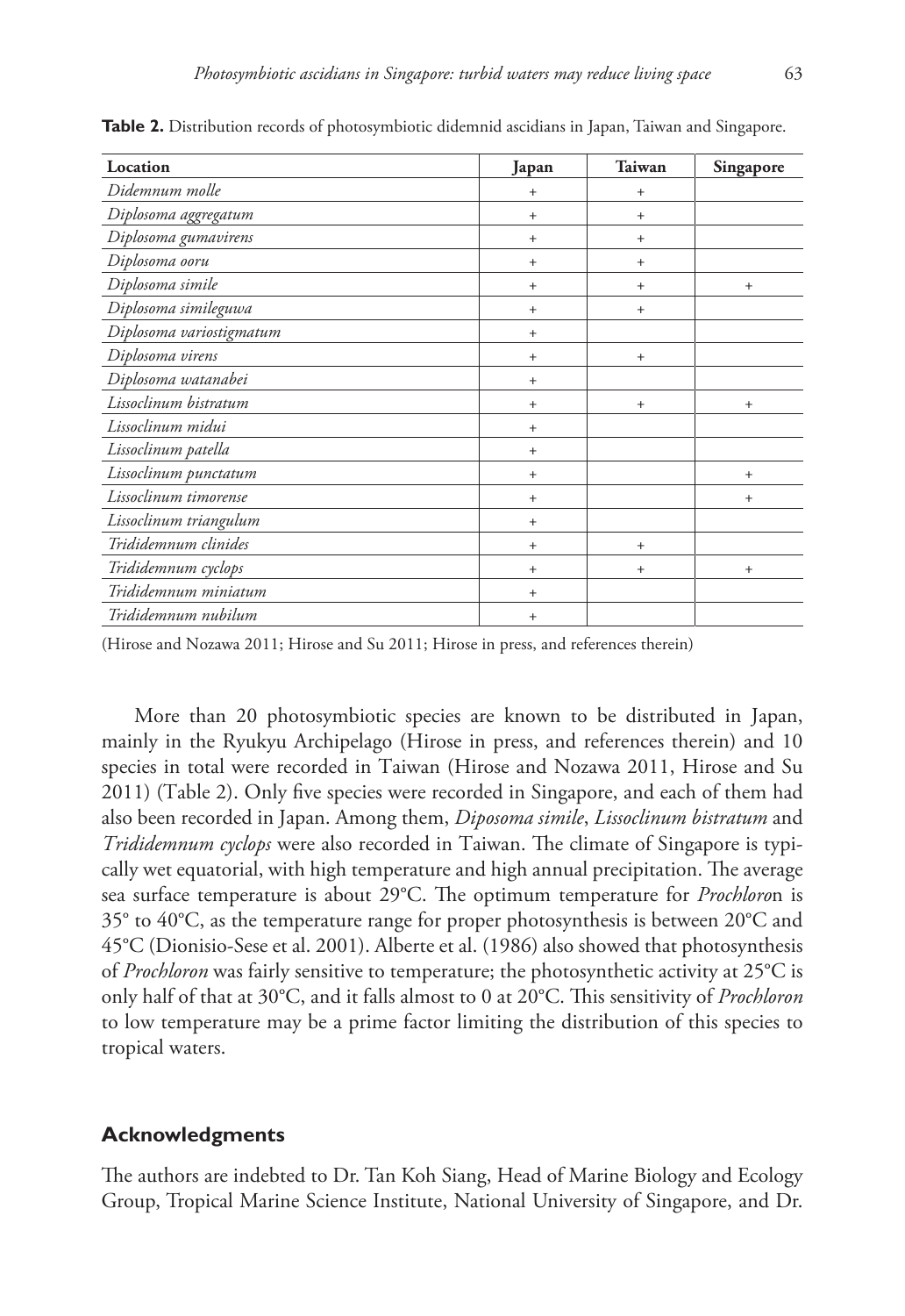Li-Lian Liu, Professor of Institute of Marine Biology, National Sun Yat-sen University, Taiwan, who encouraged us and supported our survey. The present study was partly supported by Pilot Overseas Internships, sponsored by the Ministry of Education Taiwan. The collection of material in the subtidal of Singapore was granted by the National Biodiversity Centre, Singapore (NP/RP 11-091).

### **References**

- Berrill NJ (1950) The Tunicata, with an account of the British species. London: Ray Society.
- Chou LM (2006) Marine habitats in one of the world's busiest harbours. In: Wolanski E (Ed) The Environment in Asia Pacific Harbours. Springer, Dordrecht, 377–391. [doi:](http://dx.doi.org/10.1007/1-4020-3655-8_22) [10.1007/1-4020-3655-8\\_22](http://dx.doi.org/10.1007/1-4020-3655-8_22)
- Dionisio-Sese ML, Maruyama T, Miyachi S (2001) Photosynthesis of Prochloron as affected by environmental factors. Marine Biotechnology 3: 74–79. [doi: 10.1007/s101260000062](http://dx.doi.org/10.1007/s101260000062)
- Hirose E (in press) Didemnid ascidians harboring cyanobacteria from Kumejima Island and Tonakijima Island, Ryukyu Archipelago, Japan. Biological Magazine Okinawa.
- Hirose E, Hirose M (2011) A new didemnid ascidian Lissoclinum midui sp. nov. from Kumejima Island (Okinawa, Japan), with remarks on the absence of a common cloacal system and the presence of an unknown organ. Zoological Science 28: 462–468. [doi: 10.2108/](http://dx.doi.org/10.2108/zsj.28.462) [zsj.28.462](http://dx.doi.org/10.2108/zsj.28.462)
- Hirose E, Nozawa Y (2011) Photosymbiotic ascidians from Kenting and Lyudao in Taiwan. Zoological Studies 49: 681–687.
- Hirose E, Oka AT (2008) A new species of photosymbiotic ascidian from the Ryukyu Archipelago, Japan, with remarks on the stability of stigma number in photosymbiotic. Diplosoma species. Zoological Science 25: 1261–1267. [doi: 10.2108/zsj.25.1261](http://dx.doi.org/10.2108/zsj.25.1261)
- Hirose E, Su SW (2011) A new record of a photosymbiotic ascidian from Kenting, Taiwan with a key to the photosymbiotic species of the genus *Diplosoma* recorded in the western Pacific. Collection and Research 24: 83–86.
- Hirose E, Maruyama T, Cheng L, Lewin RA (1996) Intracellular symbiosis of a photosynthetic prokaryote, *Prochloron* sp, in a colonial ascidian. Invertebrate Biology 115: 343–348. [doi:](http://dx.doi.org/10.2307/3227023) [10.2307/3227023](http://dx.doi.org/10.2307/3227023)
- Hirose E, Oka AT, Hirose M (2009a) Two new species of photosymbiotic ascidians of the genus *Diplosoma* from the Ryukyu Archipelago with partial sequences of the COI gene. Zoological Science 26: 362–368. [doi: 10.2108/zsj.26.362](http://dx.doi.org/10.2108/zsj.26.362)
- Hirose E, Uchida H, Murakami A (2009b) Ultrastructural and microspectrophotometric characterisation of multiple species of cyanobacterial photosymbionts coexisting in the colonial ascidian *Trididemnum clinides* (Tunicata, Ascidiacea, Didemnidae). European Journal of Phycology 44: 365–375. [doi: 10.1080/09670260802710269](http://dx.doi.org/10.1080/09670260802710269)
- Hirose E, Turon X, López-Legentil S, Erwin PM, Hirose M (2012) First records of didemnid ascidians harboring *Prochloron* from Caribbean Panama: Genetic relationships between Caribbean and Pacific photosymbionts and host ascidians. Systematics and Biodiversity 10: 435–445. [doi: 10.1080/14772000.2012.735716](http://dx.doi.org/10.1080/14772000.2012.735716)